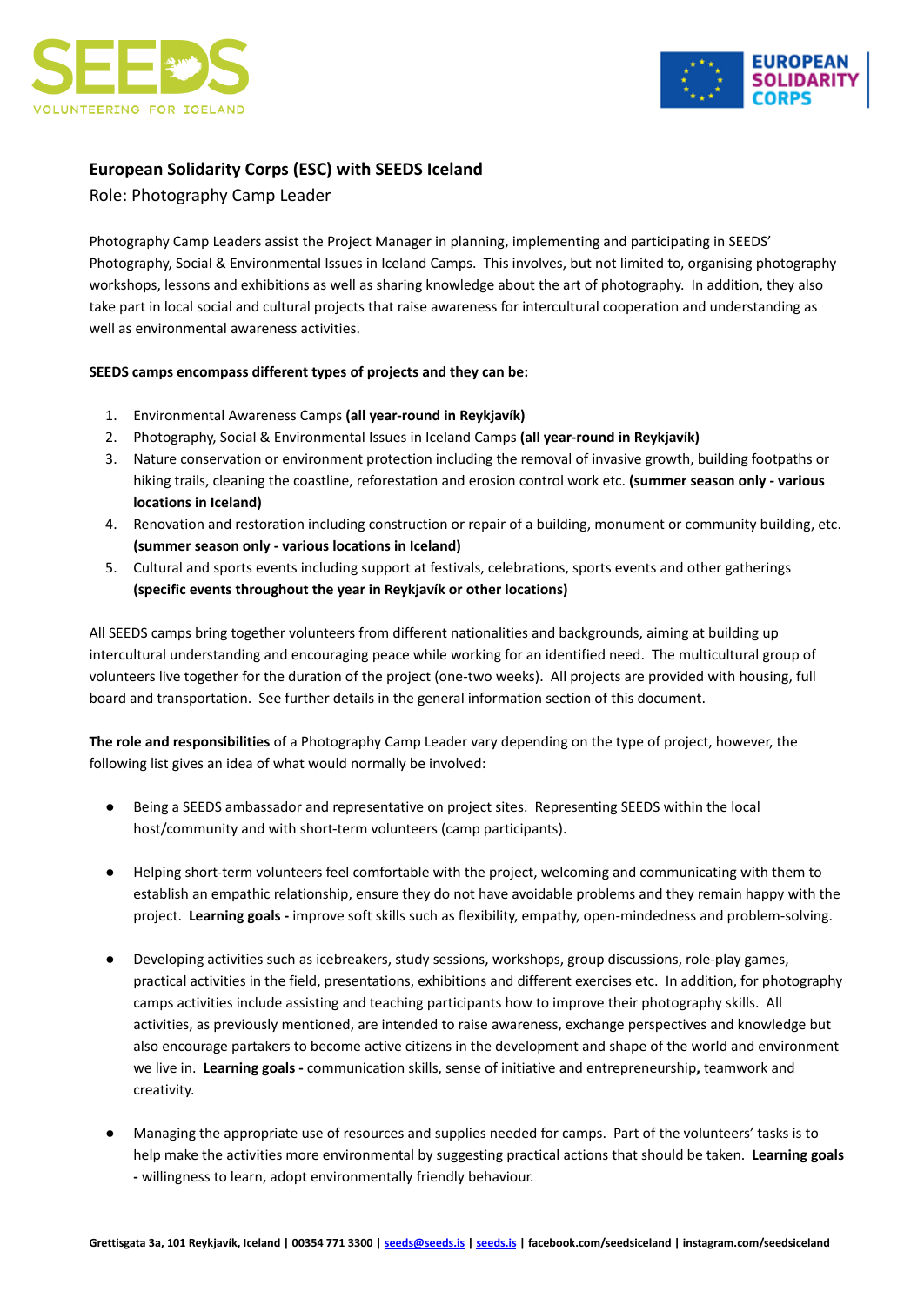



- Organising an international evening, this is a social event accompanied by typical dishes prepared by the participants and on occasions with games and music or short presentations from their countries. Through this, we aim to foster the cross-cultural side of the projects. **Learning goals -** develop intercultural understanding and cultural awareness.
- Acting as a link between the participants, the local hosting project and SEEDS. Trying to ensure the aims, needs and desires of all three can be compromised to provide the best possible result. **Learning goals -** leadership, adaptability and integrity.
- Motivating the group to ensure they are able to carry out the agreed programme, such as organising the day-to-day schedule and ensuring everyone is on time. **Learning goals -** time management and effective communication.
- Coordinating arrangements such as shopping lists, meals and cleaning to ensure the needs of all volunteers are met and the houses are clean. **Learning goals -** organisational skills and logistics management.
- Ensuring a sufficient balanced diet and other health and safety considerations of the participants are met. **Learning goals -** organisation and leadership.

### **The ESC experience for the Photography Camp Leader are chronologically divided into the following four stages:**

- 1. **Volunteers' arrival**. SEEDS will organise on-arrival project specific orientation training. During this time volunteers will be given enough tools and theoretical knowledge, combined with practical tasks, to prepare them for their stay and the activities in the field.
- 2. Prior to leading the camps, volunteers have a **pilot/test project** where experienced leaders and ESC volunteers participate and the Project Manager assists; the conditions are similar or the same to those of the regular camps. This aims to build confidence within a comfortable environment to experience in real time how a camp is run, to face possible challenging situations and to try out the tools given in stage one.
- 3. **Work in the field** takes place when our projects are running and implemented. This includes cultural or social solidarity activities with local partners, as well as SEEDS' camps. Camps are the most common form of short-term volunteering where a group of volunteers live and work together on a project that has been identified by SEEDS or a local partner. They generally last between one and two weeks. During this time ESC volunteers will be under personal supervision of the organisation and the volunteers will have regular contact and meetings with SEEDS staff.
- 4. **At the end of the project** an evaluation will be undertaken. The feedback and input will be used to plan the next year and to improve the quality of the voluntary service.

### **Special remarks**

The camps can be physically demanding and volunteers will be highly active. A great deal of energy, enthusiasm, self-initiative and the ability to work under extreme conditions is required as well as a lot of physical work. Volunteers will also meet new people and must learn how to deal with leaving them after a relatively short time.

Each volunteer works a maximum of 38 hours a week. When leading a project, the volunteer might work during the weekend and receive days off during the usual working week, depending on the dates of the project and weather

Grettisgata 3a, 101 Reykjavík, Iceland | 00354 771 3300 | [seeds@seeds.is](mailto:seeds@seeds.is) | [seeds.is](http://www.seeds.is) | facebook.com/seedsiceland | instagram.com/seedsiceland